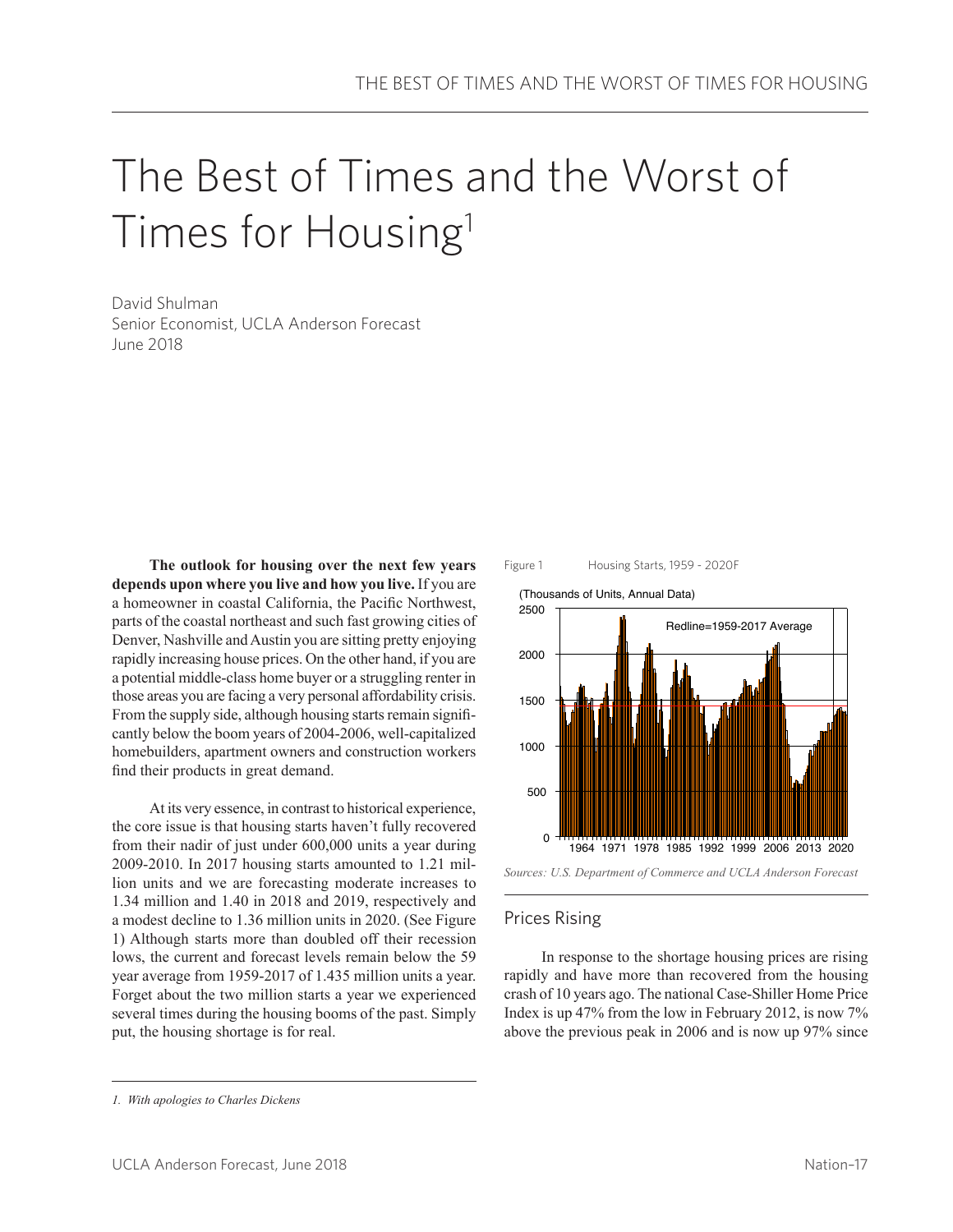

2000. (See Figure 2) However, by way of comparison, the gains since 2000 for such hot cities as Los Angeles, Seattle, and Denver amount to 178%, 138% and 111%, respectively. Contrast that with the meager gain of 42% reported for Chicago and Atlanta. As we said at the outset, it depends where you live.

Consistent with the sluggishness in housing starts, the growth in existing homes sales remains tepid. Existing home sales in 2018 are estimated to be 5.6 million units, well below the 7.0 million peak recorded in 2005. (See Figure 3) In part, the slowdown is due to an older society aging in place and a change in retirement patterns where grandparents have been reluctant to move away from grandchildren. However, with less moving around, homeowners have chosen to invest in remodeling engendering a boom in that sector. (See Figure 4)

Figure 3 Existing Home Sales, 2000 - 2020F, Annual Data



*Sources: National Association of Realtors and UCLA Anderson Forecast*



*Sources: U.S. Department of Commerce via FRED*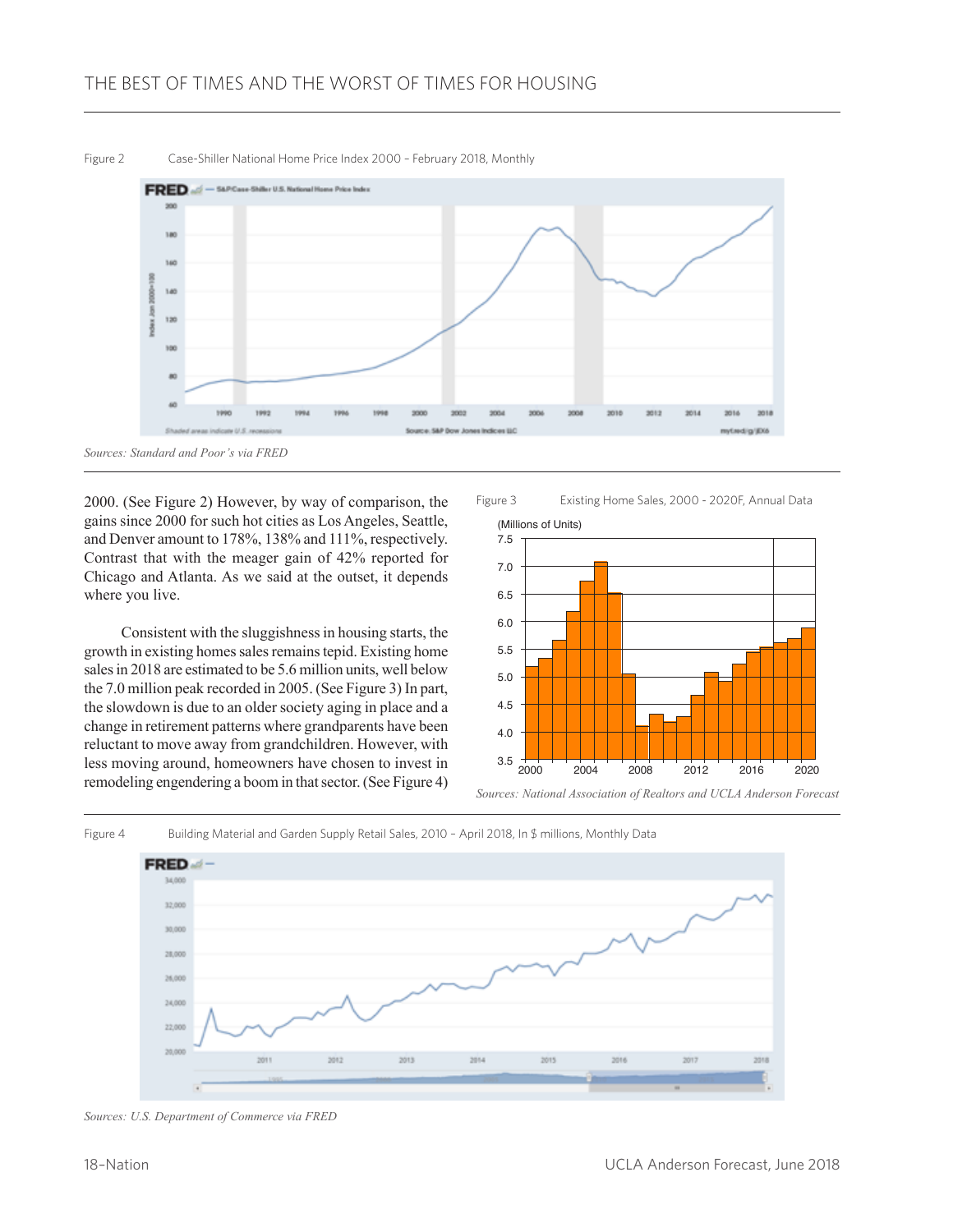## Positive Demand Fundamentals

By most conventional measures housing activity should be soaring. As noted above we have witnessed a decade of under-building which has given rise to a huge pent up demand. Employment growth has been strong and employee compensation is on the rise and until very recently mortgage rates have been extraordinarily low. (See Figures 5 and 6) With delays in major lifestyle events (marriage



*Sources: Bureau of Labor Statistics and UCLA Anderson Forecast*

Figure 6 Employee Compensation, 2005Q1 - 2020Q4



*Sources: Bureau of Labor Statistics and UCLA Anderson Forecast*

and childbirth) net new household formations declined to 800,000 in 2017. Nevertheless with the economy strengthening we forecast the pace to return to a more normal 1.2 million over the 2018-2020 time frame. (See Figure 7)



#### Negative Demand Fundamentals

As strong as the demand fundamentals mentioned above are, there remains strong headwinds that are working to limit the demand for housing. As mentioned at the outset, housing affordability is a major issue in the metropolitan areas where job growth is booming. For example the median home price in Los Angeles as of March 2018 was \$585,000, while median household income in 2016 was only \$58,000. Simply put, the numbers don't work. Similarly rents remain high relative to income with approximately 50% of the nation's renters paying more than 30% of their income to keep a roof over their heads.

Further, the interest rate environment which has been extraordinarily friendly is turning more hostile. The rate on the 30-year fixed rate mortgage has risen approximately 100 basis points since mid-2016 to 4.5% and is likely to approach 6% by 2020. (See Figure 8) That will be quite the headwind especially when we recognize that Fannie and Freddie are guaranteeing loans with down payments as low as 3% and allowing home buyer (total debt payment)/income ratios of up to 50%. Indeed in the second half of 2017 about 20%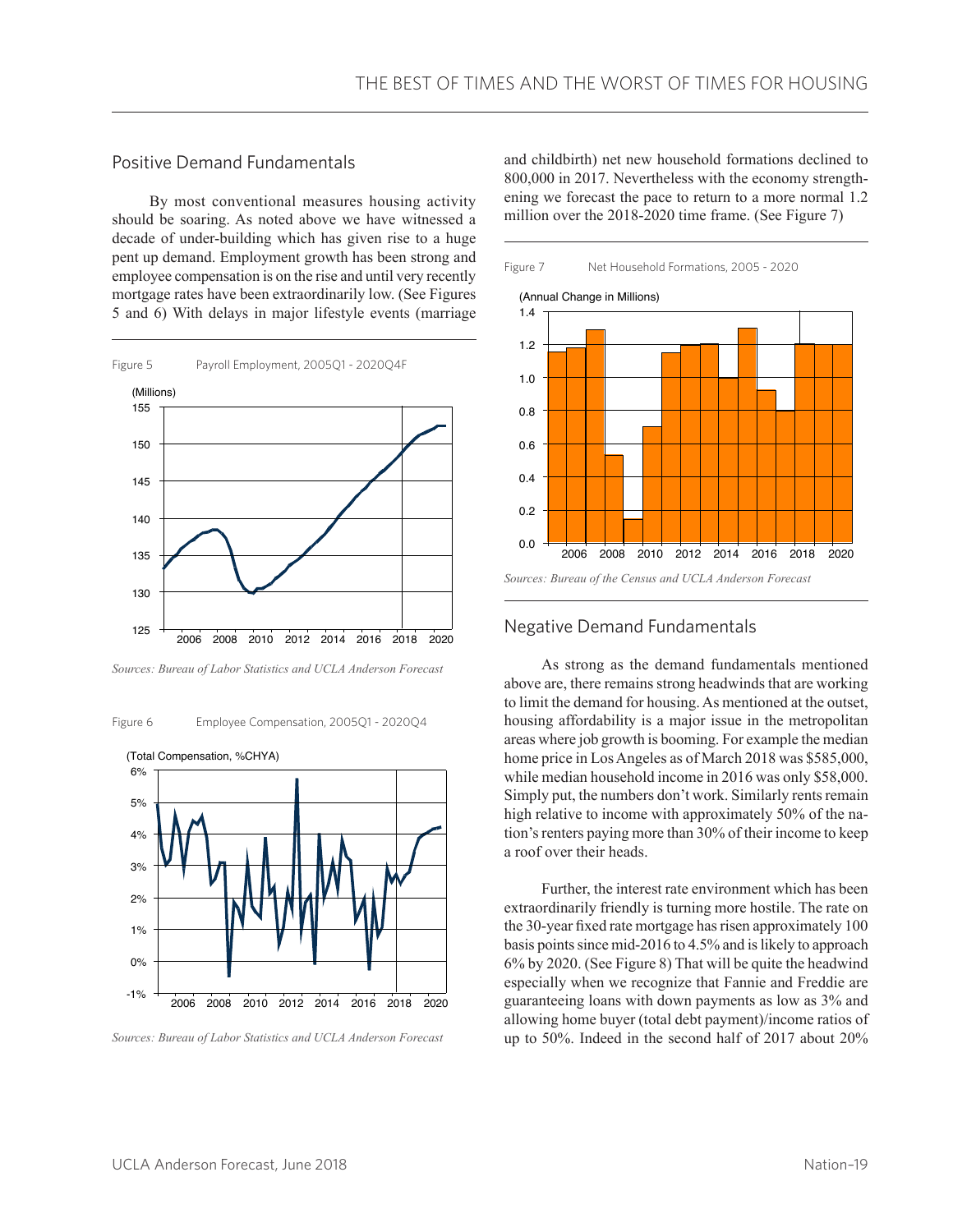of Freddie and Fannie loans were to borrowers whose debt payment/income ratio exceeded 45%.2 **Reminiscent of the prior boom, non-prime loans have emerged to finance consumers with low credit scores.**



Figure 9 Student Loans Outstanding, 2006Q1 - 2018Q1, in \$ Millions

One of the reasons for lenders raising the debt/income ratio has been the explosive growth of student debt. Student loan debt has tripled from just under \$500 billion in 2006 to \$1.5 trillion early 2018. (See Figure 9) Although this debt is not solely due to young people borrowing money for their educations, it will remain a ball and chain holding back the millennial generation from buying homes.

Although household formation remains strong, a major impetus for home purchase, especially single-family homes, is the birth of children. On that score, the birthrate remains at multi-decade lows and is roughly half of what it was in 1960. (See figure 10)

One last negative demand factor will be the influence of the recently passed tax reform which limits the deductibility of state and local taxes to \$10,000. In high tax states it is not unusual for upper-middle class tax payers to pay \$20,000 -\$30,000 a year in such taxes. As a result, one of the critical tax advantages, that being the ability to fully deduct property taxes, will be reduced. How this tax change will affect future demand remains to be seen, but it is certainly not a positive.

**FRED** adi -1,600 1,400 1,200 1,000  $800$ 600  $Q1,200$  $Q1,200$ Q1 2009 Q1 2010 Q1 2011 Q1 2012 Q1 2013 Q1 2014 Q1 2015 012016 Q1 2017 Q1 2018

*Sources: Federal Reserve via FRED*

*<sup>2.</sup> Kusisto, Laura and Christina Rexroad, "As House Prices Rise, Strains Emerge," The Wall Street Journal, April 11, 2018, p. B6*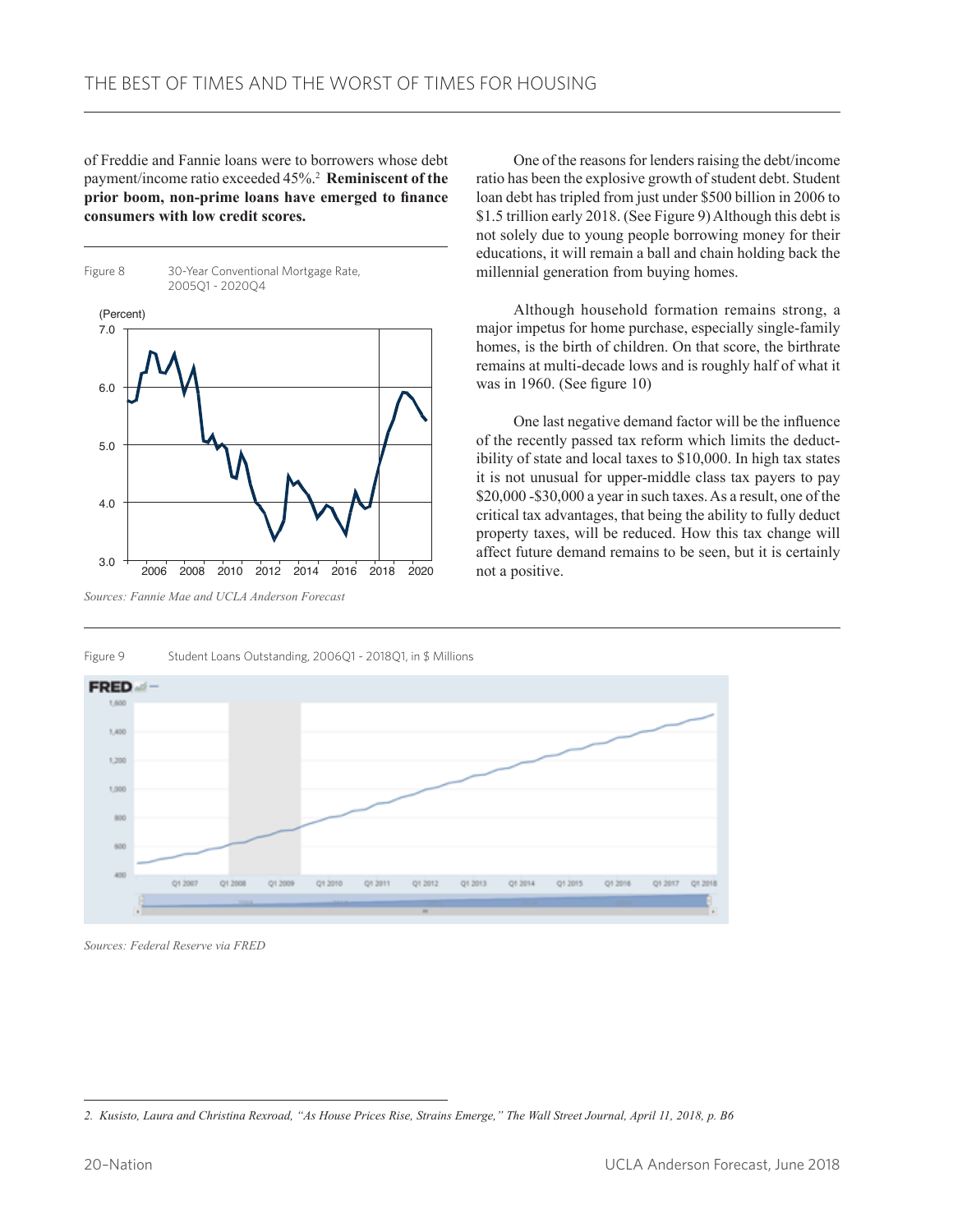



## Negative Supply Fundamentals

On the supply side, housing activity is plagued by excessive zoning constraints in the hot employment markets of the Pacific Coast and the Northeast. Although there have been attempts to relax those constraints in California and Massachusetts, local opposition to new developments especially those of a higher density remains fierce. Zoning constraints along with high impact fees severely burden the ability of builders to deliver housing anywhere near an affordable price range.

Further exacerbating the land situation the market remains tight for construction labor and lumber prices have surged 50% partially in response to the Trump Administration's imposition of a 20% tariff on Canadian lumber in January 2018. (See Figure 11) That said, because housing remains in short supply, builders have been able to pass along cost increases to consumers evidenced by the strong gross margins reported by the publicly traded homebuilders. **Simply put, the larger homebuilders have learned to profit from the tight zoning controls as regulation works to reduce competition.**



*Sources: BigCharts.com*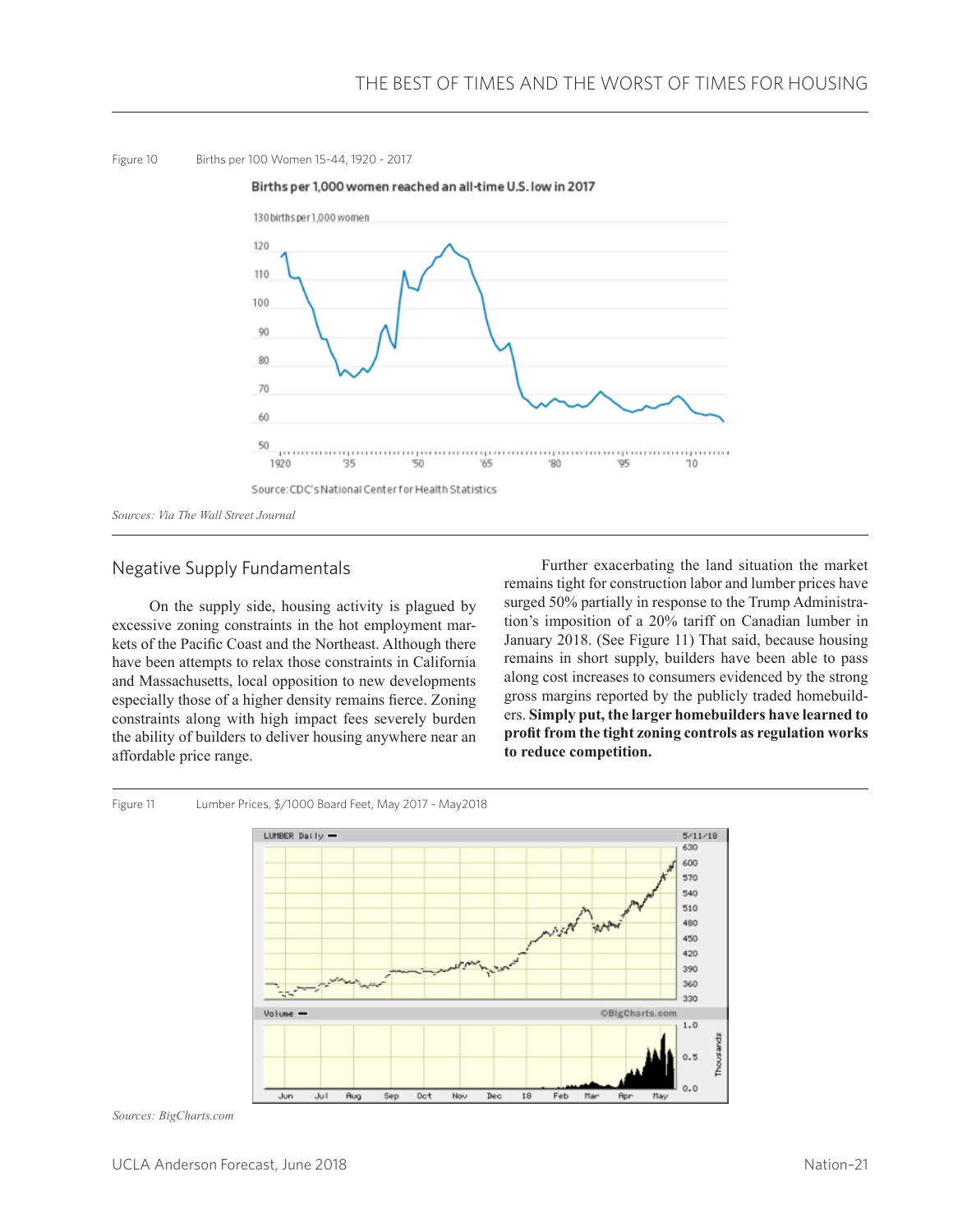Figure 12 Homeownership Rate, 1965Q1 - 2018Q1, Percent



*Sources: U.S. Bureau of Census via FRED*

Nevertheless, despite all of the negatives the homeownership rate has begun to rise after a long six percentage point decline that began in 2004. We anticipate that the homeownership rate will level off somewhat above its current level of 64.2%. (See Figure 12) The demand fundamentals have, at least recently, overcome the supply impediments for ownership housing.

#### The Boom Continues in Multi-Family Housing

The demand for multi-family housing continues to be strong as millennials (less so recently) and empty nesters seek a more urban lifestyle. In response, multi-family housing starts have approximated 350,000 - 400,000 units



*Sources: U.S. Department of Commerce and UCLA Anderson Forecast*

a year for the past several years. Indeed, we forecast that starts, which amounted to 357,000 units in 2017, will average 407,000 units/year over the 2018-2020 time period. (See Figure 13) However, because much of the construction has been at the high-end of the market, the vacancy rate has recently increased from 4.5% to 4.8% in the first quarter. (See Figure 14)

The decline in vacancy rates has brought higher rents with rent growth approximating 3.5% -4.0% a year since 2015. (See Figure 15) **In fact, from 2010 to 2018Q1, the cumulative increase in rents has amounted to 27%, well above the increase in the overall consumer price index of 15% and the 19% in employee compensation.** It is no wonder that renters feel stressed. Indeed, as of 2016 roughly half of all renters were paying in excess of 30% of their incomes on rent and that in turn has engendered new calls for such self-defeating policies as rent control.

Nevertheless, despite rising interest rates, real estate investors remain enamored with investing in rental apartments. It appears that these investors are willing to look through what they perceive to be temporary softness in the high-end apartment market. We would note that the publicly traded apartment REITs are reporting rent increases well below that reported by the consumer price index. Why? The REITs apartment assets are concentrated at the high end of the market. Despite this, investor demand is being sustained by default because retail real estate looks challenged and the industrial property market remains way too hot. Simply put, apartment investing remains one of the few games in town for real estate investors. Thus, the supply of rental apartments will keep coming.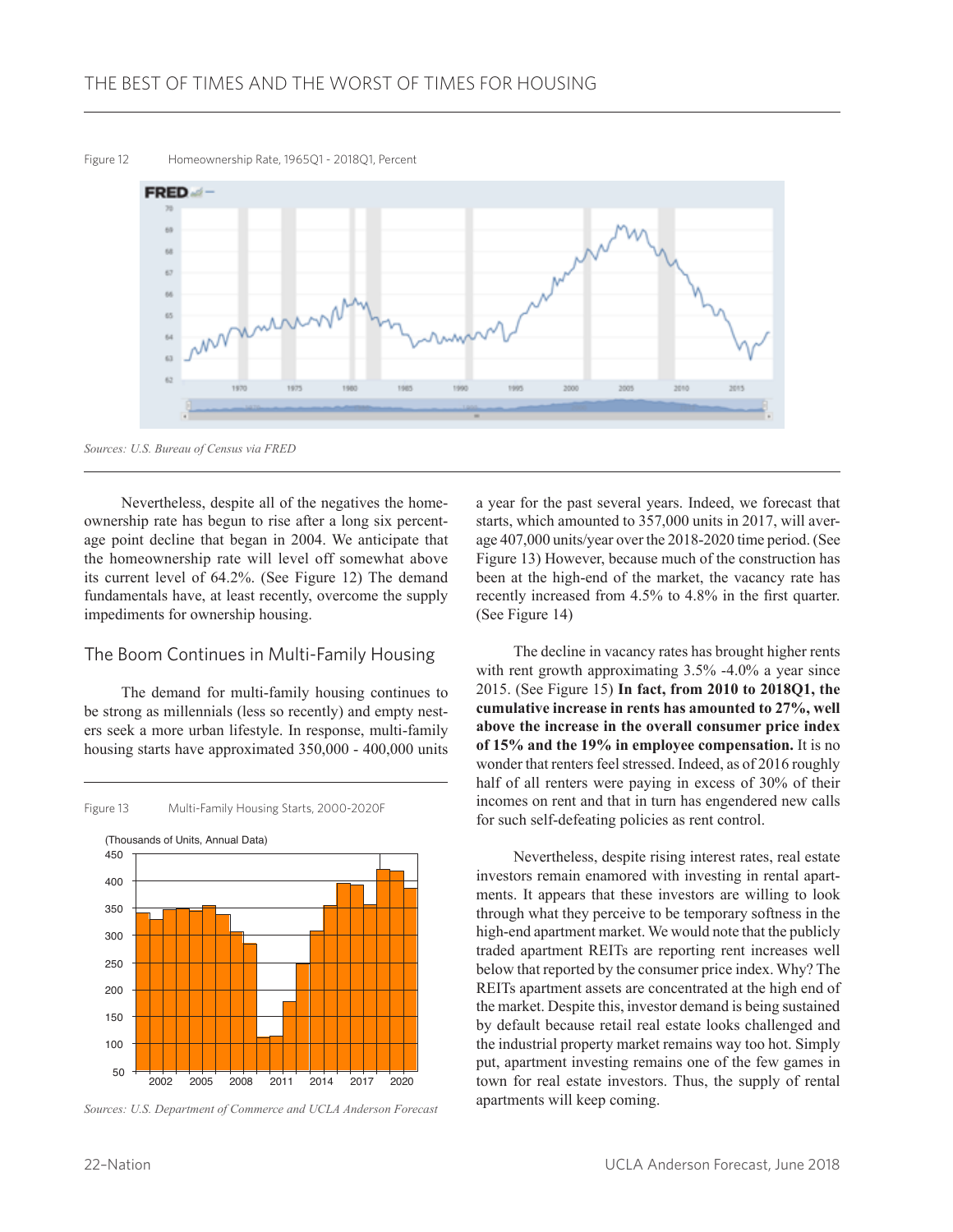

Figure 14 Apartment Vacancy Rate, 1980 – 2018Q1, Percent

*Sources: REIS via CalculatedRisk.comt*





*Sources: U.S. Bureau of Labor Statistics via FRED*